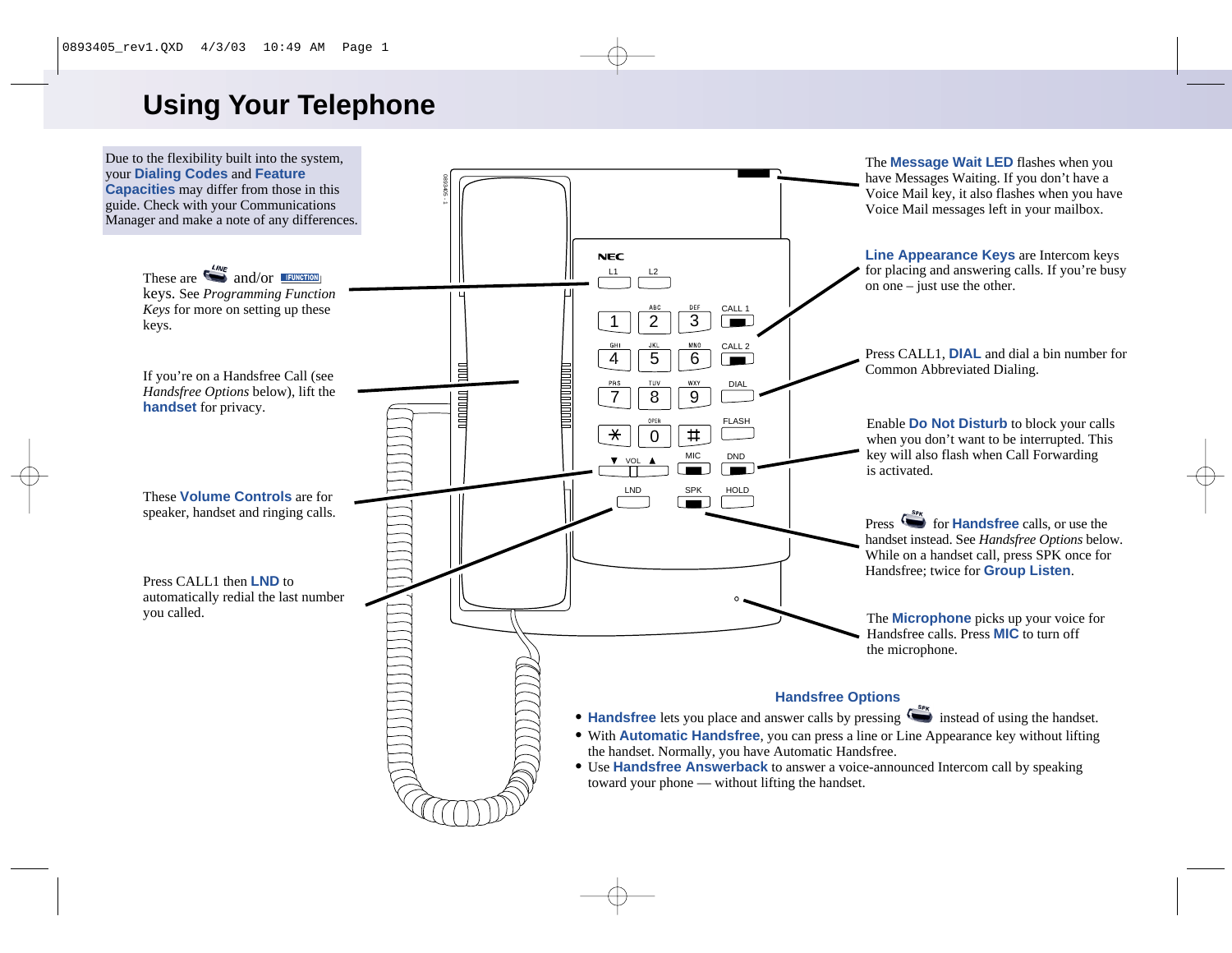# **Placing Calls**

### **Placing an Outside Call . . .**



### **Calling a Co-Worker . . .**

#### **Dial using the Intercom:**

- 1. (Optional) Lift handset.
	- *• For one-touch calling, press a Call Coverage or Hotline function key instead of going on to step 2.*

#### 2.  $\leftrightarrow$  + Co-worker's extension number.

- *• Your call will ring or voice-announce. If you hear ringing, wait for an answer. If you hear a beep, begin speaking. Dialing 1 changes mode.*
- *• For your Voice Mailbox, dial*  ✻*8.*
- *• For Paging, dial*  ✻*1 + 0 for All Call or*  ✻*1 + 01-64 for zones.*

## **If your call doesn't go through . . .**

#### **Camp On and Callback**



**Leave a Message Waiting (flashing Message Wait LED) when your co-worker doesn't answer:**

**To answer a Message Waiting left for you:**

- 1. Do not hang  $up + \bullet$ 
	- *• Your co-worker's Message Wait LED flashes fast. Your MW LED is lit.*
	- *• With Voice Mail, dial 8 to leave a message in your co-worker's mailbox.*



*• To cancel Messages Waiting (those you left and those left for you): CALL1 + 873.*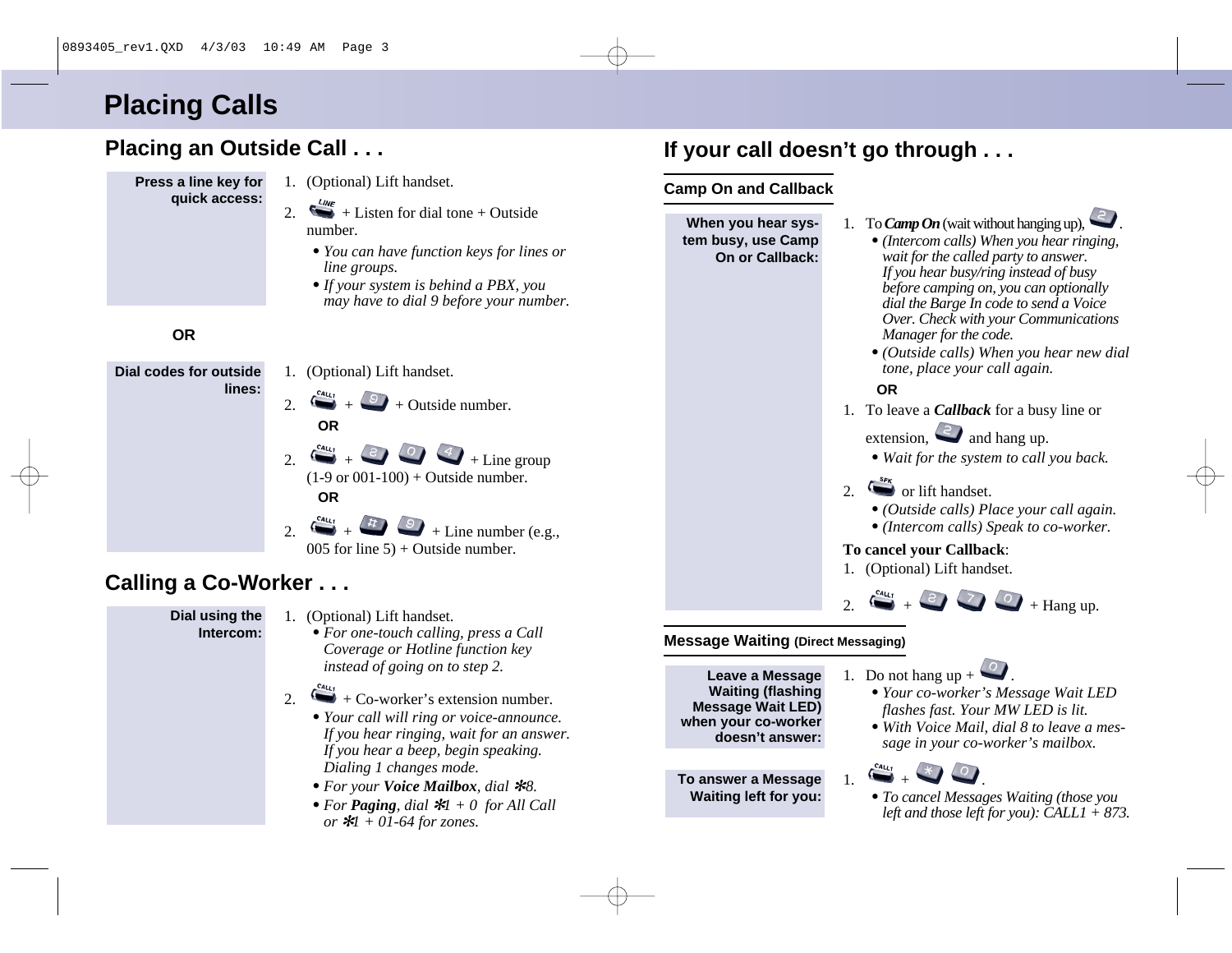# **Answering Calls**

#### **Answering Outside Calls . . .**

**Listen for two rings and look for a flashing line key:**

- $\overline{\mathcal{L}}$  or lift handset.
- *• Press line or loop key if not connected.*

#### **Answering Intercom Calls . . .**

**Listen for beep:**

- 1. Speak toward your phone.
	- *• You can lift the handset for privacy.*
	- *•If you hear one long ring instead, press SPK or lift handset to answer.*
	- *• CALL1 + 823 makes incoming Intercom calls ring your phone. CALL1 + 821 makes them voice-announce.*

### **Picking up calls not ringing your phone . . .**

**If a call is ringing over the Page after hours:**

- 1.  $\sum_{n=1}^{\text{SPR}}$  or lift handset.
- $2. 64u_1 + 4. 0.$

**When a call is ringing a co-worker's phone:**

- 
- 1.  $\bullet$  or lift handset.
	- *• You can press a Group Call Pickup or Call Coverage function key instead of step 2.*

 $\star$  + Co-worker's extension.

### **Have a telephone meeting (Conference) . . .**

**Use Conference to have a telephone meeting:**

- 1. Place/answer call +  $\frac{H_0 I_0}{H_0}$  +  $\frac{H_1}{H_1}$  .
	-
- 2. Place/answer next call  $+$ 
	- *• Repeat this step to add more parties. You may be able to have up to 32 callers.*
- 3. After adding all parties, press  $\Box$  again to begin the Conference.

#### **Quick Reference for Other Features**

|                                                                                                | <b>Do Not Disturb:</b> DND + 1 to block your outside calls OR 2 to block Paging,<br>Intercom calls, Call Forwards and transferred outside calls OR 3<br>to block all calls <b>OR 4</b> to block Call Forwards <b>OR 0</b> to cancel.                                                                                                   |
|------------------------------------------------------------------------------------------------|----------------------------------------------------------------------------------------------------------------------------------------------------------------------------------------------------------------------------------------------------------------------------------------------------------------------------------------|
|                                                                                                | <b>Memo Dial:</b> While on a call, store a number for easy recalling: <b>Memo Dial</b><br>function key + Number to store + <b>Memo Dial</b> key to save.<br><i>To dial number:</i> <b>Memo Dial</b> key + <b>Line</b> key.                                                                                                             |
| <b>Meet Me Conference:</b>                                                                     | To set up a telephone meeting: While on a call, $HOLD + #1 +$<br><b>Page</b> party and announce zone $+$ <b>HOLD</b> twice when co-worker<br>answers.<br>To join: $CALL1 + 864 + Announced zone$ .                                                                                                                                     |
| Park and Page:<br>Your Communications<br>Manager can tell you if you<br>can use this feature.) | To have your phone greet your callers and Page you:<br><b>CALL1</b> + $*$ 47 + Record Personal Greeting + $#$ + 7 + Record<br>Page + $\#$ + Dial Page zone (e.g., 801 + 1 for zone 1) + 2 (All) or<br>$3 (CO) + CALL1$ to hang up.<br>To cancel: $CALL1 + * 47 + 3$<br>To pick up: $CALL1 + * * +$ Announced extension.                |
|                                                                                                | <b>Personal Greeting:</b> To have your phone greet callers and forward your calls:<br><b>CALL1</b> + $*$ 47 + Record Personal Greeting + $#$ + 2 (Busy/No<br>Answer), 4 (Immediate) or 6 (No Answer) + Extension to receive<br>calls $+ 2$ (All) or 3 (CO) + <b>CALL1</b> to hang up.<br><i>To cancel</i> : <b>CALL1</b> + $*$ 47 + 3. |
|                                                                                                | Repeat Redial: To automatically redial your outside call if it's not answered:<br>Place outside call + <b>Repeat Redial</b> function key (or $DIAL +$<br>$LND$ + Hang up + Lift handset when call goes through.<br>To cancel: CALL1 + DIAL + LND or press Repeat Redial<br>key.                                                        |
|                                                                                                | <b>Time:</b> CALL1 + $828 + 2$ digits for hour (24 hour format) + 2 digits<br>for minutes $+$ <b>SPK</b> to hang up.                                                                                                                                                                                                                   |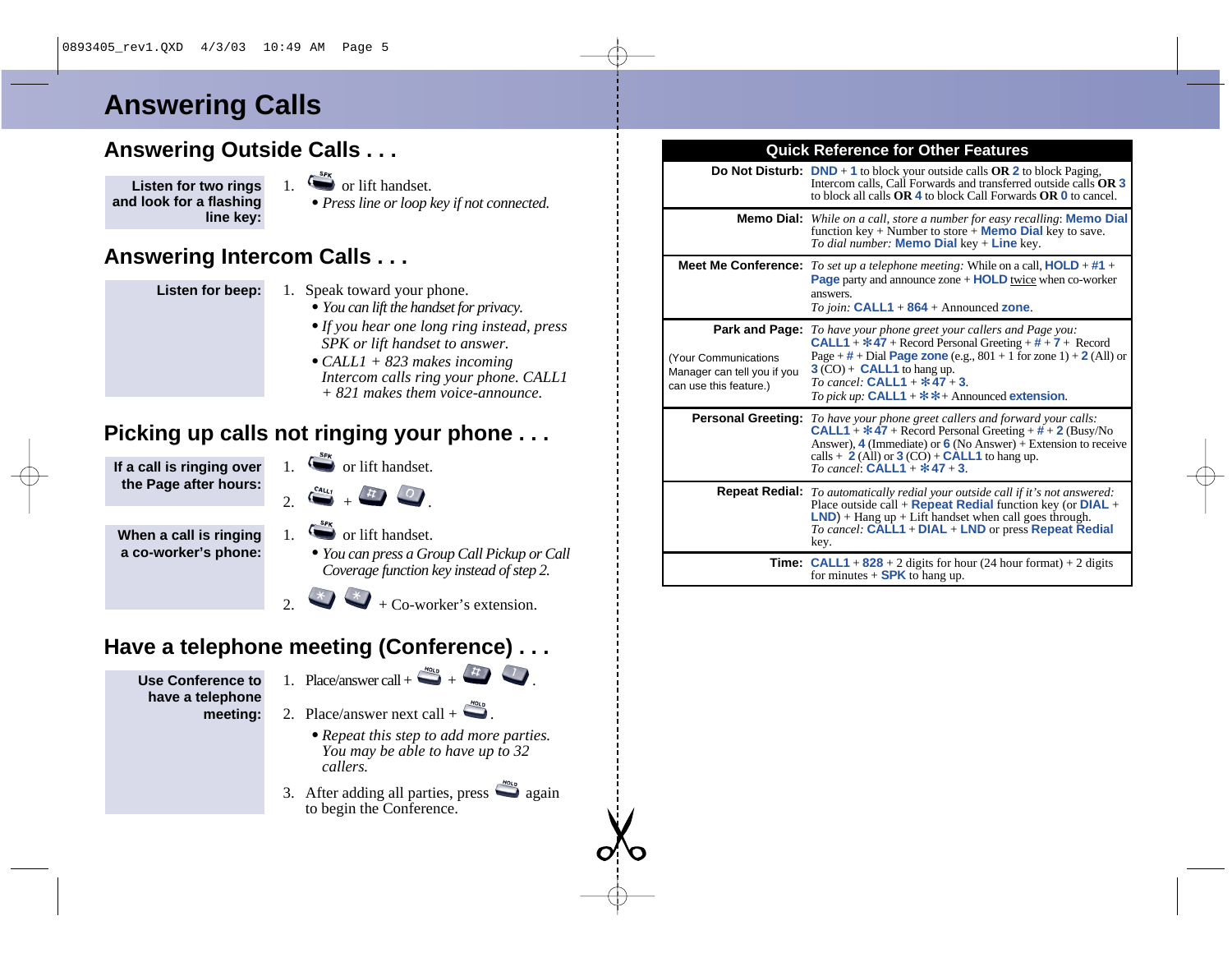| To program: CALL1 + 851 + Key + Code + Optional Data. |                                                                                                                                                                                                                                                                                                                                                                                                                                                                                                      |
|-------------------------------------------------------|------------------------------------------------------------------------------------------------------------------------------------------------------------------------------------------------------------------------------------------------------------------------------------------------------------------------------------------------------------------------------------------------------------------------------------------------------------------------------------------------------|
|                                                       | <b>Call Forwarding:</b> Enter 10 for Call Forwarding Immediate.<br>Enter 11 for Call Forwarding Busy.<br>Enter 12 for Call Forwarding No Answer.<br>Enter 13 for Call Forwarding Busy/No Answer.<br>Enter 14 for Call Forwarding Both Ring.<br>Enter 15 for Call Forwarding Follow Me.<br>Enter 16 for Call Forwarding to extension (same as dialing $\ast$ 2).<br>Enter 17 for Selectable Display Messaging, Call Forwarding Off<br>Premise, Personal Greeting/Park & Page (same as dialing $*$ 4). |
|                                                       | <b>Conference:</b> Enter 07 if you want a Conference key.                                                                                                                                                                                                                                                                                                                                                                                                                                            |
|                                                       | <b>Hold:</b> For Exclusive Hold, enter 45.                                                                                                                                                                                                                                                                                                                                                                                                                                                           |
|                                                       | <b>Hotline:</b> Enter $01 +$ Partner's extension $+$ <b>HOLD</b> .                                                                                                                                                                                                                                                                                                                                                                                                                                   |
| Memo Dial: Enter 31                                   |                                                                                                                                                                                                                                                                                                                                                                                                                                                                                                      |
| Save Number Dialed: Enter 30                          |                                                                                                                                                                                                                                                                                                                                                                                                                                                                                                      |
| <b>Repeat Redial: Enter 29.</b>                       |                                                                                                                                                                                                                                                                                                                                                                                                                                                                                                      |
|                                                       | <b>Voice Mail:</b> Enter $77 +$ Your extension #.                                                                                                                                                                                                                                                                                                                                                                                                                                                    |
|                                                       | <b>Page:</b> Internal: $21 + \text{Zone}$ (1-64) or 22 (All Call).<br>External: $19 + \text{Zone } (0-8)$ .<br>Combined: 20 for (Internal and External All Call).                                                                                                                                                                                                                                                                                                                                    |
|                                                       | <b>Programming Function Keys - Appearance</b>                                                                                                                                                                                                                                                                                                                                                                                                                                                        |
|                                                       | To program: CALL1 + 852 + Key + Code + Optional Data.                                                                                                                                                                                                                                                                                                                                                                                                                                                |
|                                                       | <b>Line and Loop Keys:</b> Enter $*01$ + line number (001-200).<br>Enter $*05 + 0$ (Incoming), 1 (Outgoing) or 2 (Both) + 001-100<br>(Incoming Trunk Group) or $000$ (for $\overline{A}RS$ ) + $001-100$ (Outgoing<br>Trunk Group) or <b>000</b> (for ARS).                                                                                                                                                                                                                                          |
|                                                       | <b>Park:</b> Enter $*04 +$ Orbit number (01-64).                                                                                                                                                                                                                                                                                                                                                                                                                                                     |

# **Handling Your Calls**

#### **Your call can wait at your phone . . .**

**Hold**



*• To transfer the call to Voice Mail, press your Voice Mail key before dialing your co-worker.*

**OR**

**IFUNCTION** (Hotline).

\*0893405 \*0893405 \*0893405

NEC America, Inc., Corporate Networks Group 4 Forest Parkway, Shelton, CT 06484 TEL: 203-926-5400 FAX: 203-929-0535 0893405 **cng.nec.com**

April 3, 2003 Printed in U.S.A.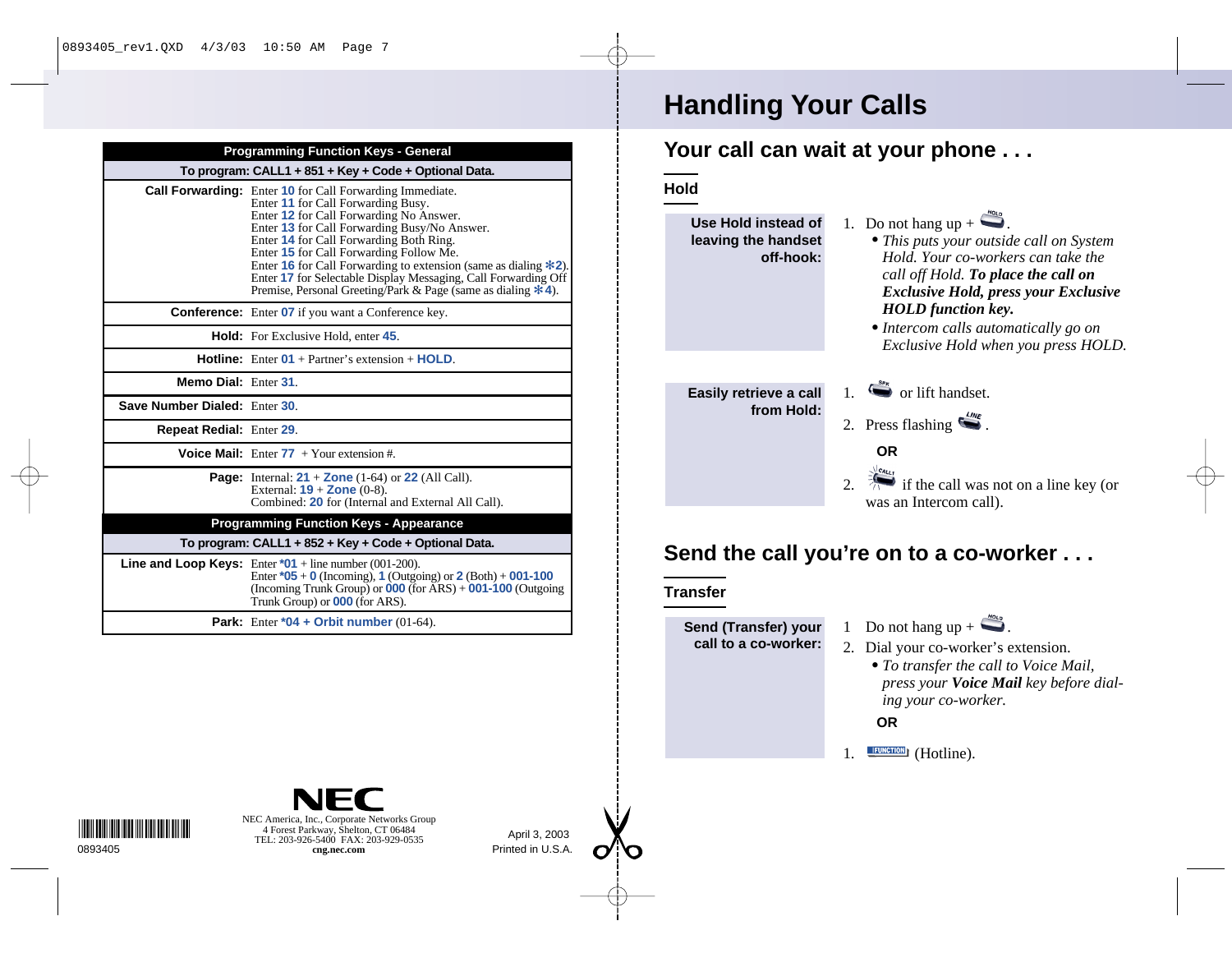# **Placing Calls Quickly**

### **Automatically redial calls . . .**

#### **Last Number Redial**

**Then redial your saved**

**number:**



- 
- 1. (Optional) Lift handset.
- 2.  $\rightarrow$  **FUNCTION** (Save).
	- *• The system selects an outside line.* **OR**
- 2.  $\rightarrow$   $+$   $\overline{$  FUNCTION<sub>1</sub></sub> (Save).
	- *• The call uses the line you select.*

**Park a call in orbit so a co-worker can pick it up:**

**Park a call in orbit**

- 1. Do not hang up.
- 2.  $+$   $+$   $+$   $+$  Park Orbit.
	- *• Park Orbits are 1-64. For Personal Park, dial 857 instead of #6.*
- 3. Page your co-worker to pick up the call. *• For Paging, dial* ✻*1 + 0 for All Call*
	- *or* ✻*1 + 1-64 for zones.*
- 4. Hang up.

**Or pick up a call a coworker parked for you:**

- 1. (Optional) Lift handset for privacy.
- 2.  $+$  +  $+$  Park Orbit.
	- *• For Personal Park, dial 857 (if Parked at your phone) or* ✻✻ *+ Extension.*

#### **Forward (reroute) your calls to a co-worker . . .**

**While at your desk, forward your calls to a co-worker, Voice Mail or off-premise:**

- $\sum_{i=1}^{\text{Ca}_{1i}}$
- *• To forward off-premise: \*46 + Line access code (e.g., 9) + Number + HOLD. To cancel: \*46 + HOLD + Hang up.*
- 2. Dial Call Forwarding condition:
	- $1 =$  Personal Answering Machine Emulation (then skip to step 4)
	- $2 =$ Busy or not answered
	- $3 =$  Follow Me
	- $4 =$ Immediate
	- $6 = Not$  answered
	- $7 =$ Immediate with both ringing (not for Voice Mail)
	- $0 =$ Cancel
- 3. Dial destination extension, Voice Mail master number or press Voice Mail key.
- 4. Dial Call Forwarding type:
	- $2 = All calls$
	- $3$  = Outside calls only
	- $4 =$ Intercom calls only
	- *• DND flashes slowly. A voice prompt may remind you that your calls are forwarded.*

- 
- 
- -
	-
	-
	-
	-
	-
	-